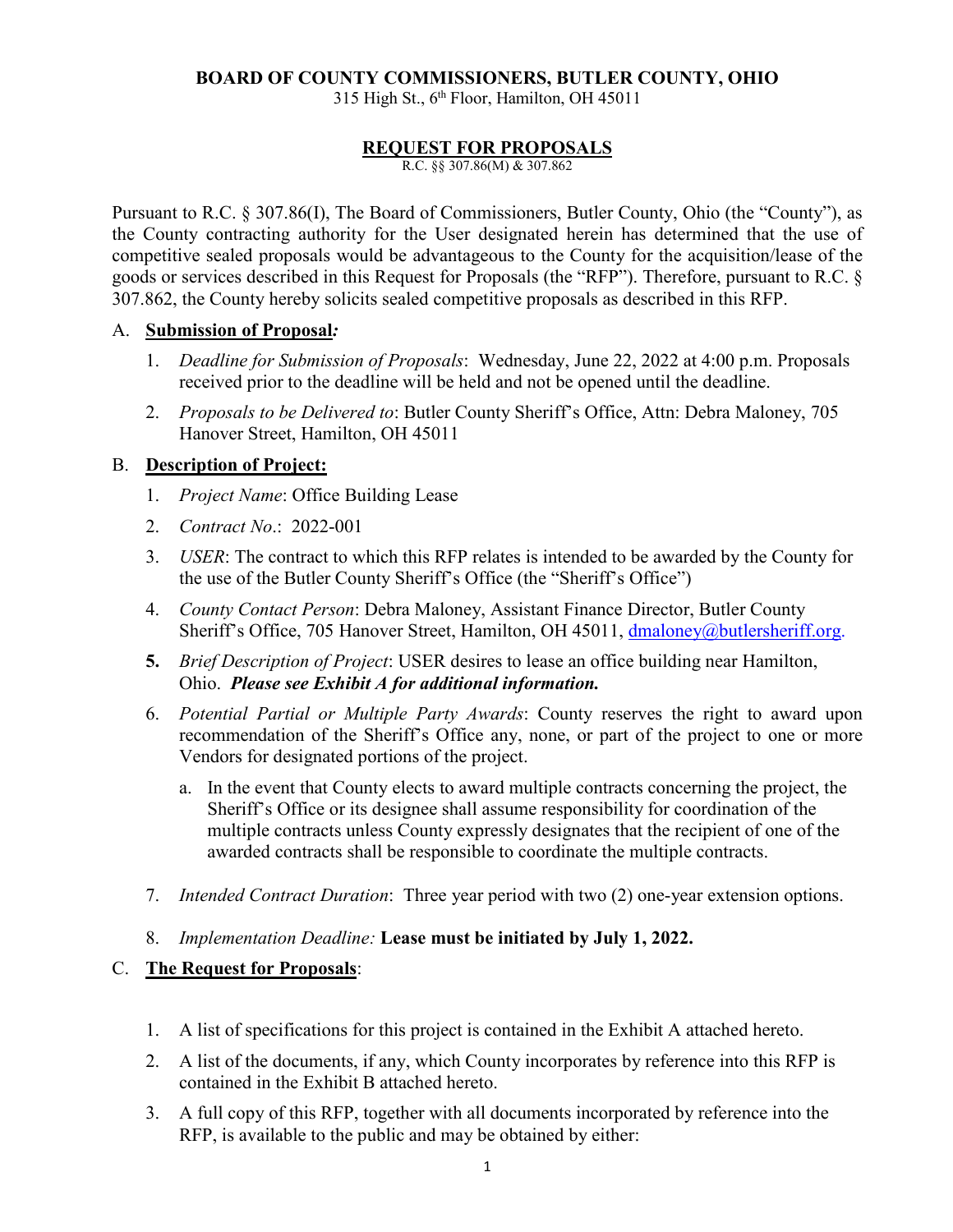- a. Download from the County's website at www.butlercountycommissioners.org or www.butlersheriff.org – Bid Opportunities.
- b. A written request directed to the County's Contact Person as designated in this RFP.
- 4. County reserves the right to issue one or more addendums modifying the requirements or terms of this RFP.
	- a. A copy of each addendum will be:
		- i posted on the County and Sheriff's website;
		- ii provided via e-mail to each person/entity who has submitted a proposal at the time of the addendum; and
		- iii provided via e-mail to each person/entity who has provided the County's Contact Person listed in this RFP in writing:
			- (a) notice that the person/entity is considering submitting a proposal; and
			- (b) the person/entity's company name, contact person's name, company address, telephone number, e-mail address, and fax number.
- D. **Prohibited Contacts:** To protect the integrity and fairness of the proposal process, unauthorized communications and other behavior by any prospective Vendor that violates or attempts to manipulate the RFP process in any way may result in the rejection of the offender's proposal.
	- 1. Except as expressly authorized herein, neither a person/entity interested in submitting a proposal, a Vendor, nor their authorized representatives are permitted to communicate with Individuals Associated with this Project during the proposal process.
	- 2. Authorized communications are as follows:
		- a. Prior to the date set herein for the receipt of proposals, persons or entities interested in submitting a proposal may submit written questions requesting clarification of information provided in this RFP. All such questions shall be submitted by email to the County Contact Person designated in this RFP. All answers will be shared with all other proposers and known perspective proposers.
		- b. Communications in connection with negotiations between the County and the Vendor who submits the proposal that County determines is the most advantageous to the County based on the rankings performed by County.
	- 3. As used in this RFP, the term "Individuals Associated with this Project" is defined as:
		- a. County's elected officials;
		- b. The County Contact Person designated in this RFP; and
		- c. County employees (including but not limited to the designated Sheriff's staff) involved with development, management, and administration of this RFP and/or the process of evaluating proposals submitted in response to this RFP.
- E. **Form of Proposals**: Each proposal submitted in response to this RFP shall:
	- 1. Be submitted in writing and be responsive to the requests for information requested in this RFP.
		- a. The submittal shall contain an original and one (1) copy of the proposal.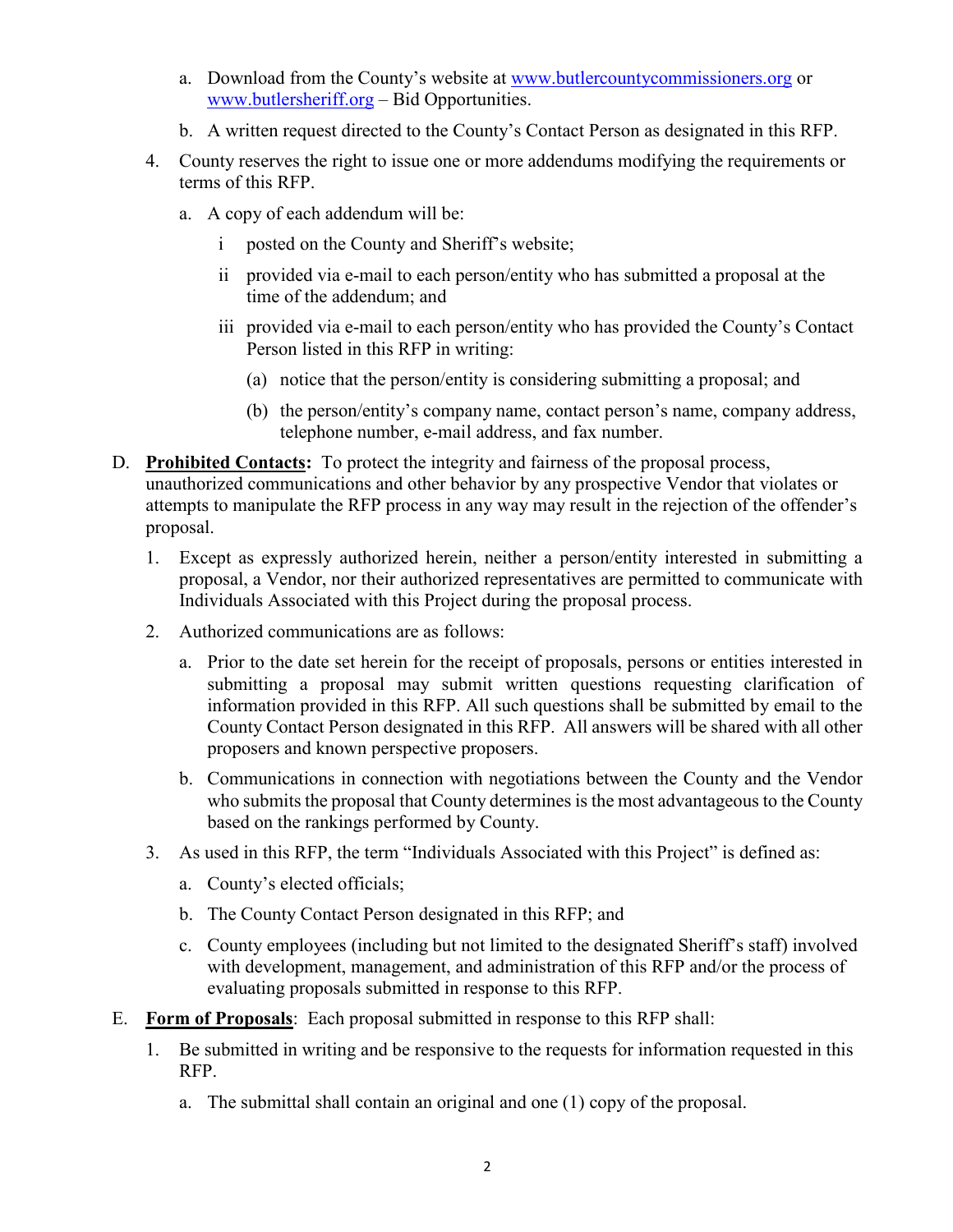- b. The proposal shall contain the signature of a person who is duly authorized to submit the proposal on behalf of the Vendor.
- c. The proposal shall contain the content and be organized in the format specified by the County in the Exhibit B (including Attachments) attached to this RFP.
	- i Each page of the proposal must be numbered sequentially at the bottom of the page and shall be divided into the categories described in Exhibit B.
	- ii All narrative information must contain a heading which clearly indicates the subject matter of the narrative.
- d. The proposal must be consistent with applicable federal regulations, State of Ohio policies, and County policies and procedures.
- 2. Contain the full legal name and mailing address of the principal place of business of the person/entity submitting a proposal (the "Vendor").
	- a. If the Vendor is a sole proprietor, the Vendor shall identify any trade name or fictitious name under which the Vendor conducts his/her business.
	- b. If the Vendor is a corporation, limited liability company, limited partnership, limited liability partnership, or other form of business entity, the Vendor shall identify its form of business entity, any trade name or fictitious name under which the Vendor conducts its business, and whether the Vendor is licensed to do business in the State of Ohio.
- 3. Identify the name, postal mailing address, telephone number, and email address of the person(s) who is/are:
	- a. Responsible for preparation and submission of the proposal;
	- b. Authorized to respond to County's questions or requests for additional information related to evaluation of the proposal;
	- c. Conduct negotiations on behalf of the Vendor; and
	- d. Authorized to sign contract documents on behalf of the Vendor.
- 4. Fully respond to questions and requests for information set forth in this RFP. The required information may include, but not necessarily be limited to:
	- a. A description of the Vendor's business information including duration of business activity;
	- b. Vendor's experience with like or similar projects;
	- c. References from Vendor's representative clients/customers;
	- d. Vendor's key personnel who will be involved in the project; and
	- e. Disclosure of litigation or known claims pending or asserted against Vendor.
- 5. Disclose the name, address, phone number, other contact information, and scope of provided services/goods for each manufacturer, seller, subcontractor, and consultant who will assist the Vendor with the performance of the functions and duties in connection with the project.
- 6. Fully complete the Attachments attached to this RFP.
- 7. If County has described supplies, services, or both that may be subject to a partial award or multiple awards, each proposal must specify:
	- a. Which portion(s) of those supplies, services, or both the Vendor is proposing to provide; and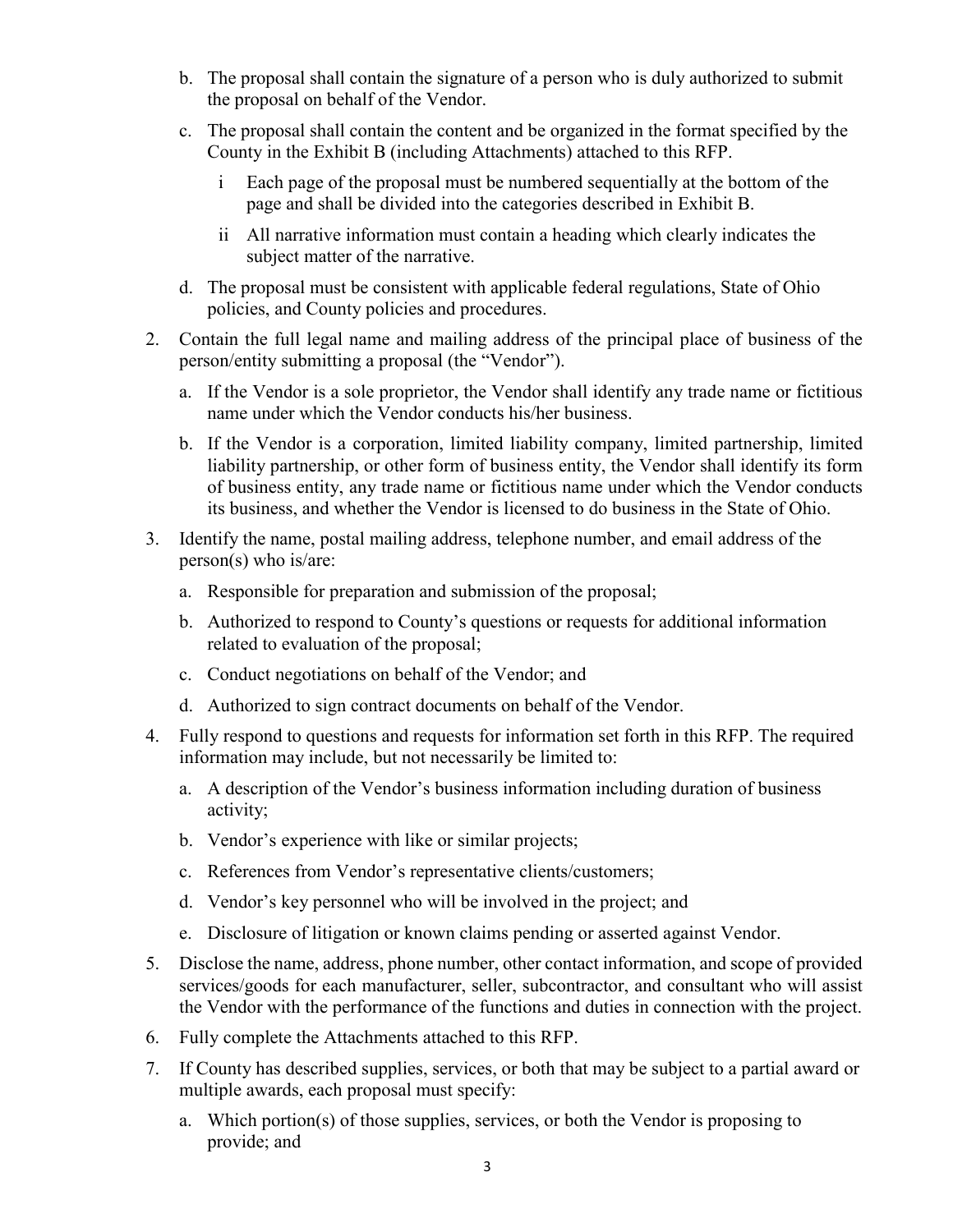- b. If the Vendor is proposing any differential pricing model based upon the scope of the contract which might be awarded to the Vendor, including but not necessarily limited to:
	- i A premium in the event that less than the entire, or a specified portion, of the project scope would be awarded to the Vendor; or
	- ii A discount in the event that the entire, or a specified portion, of the project scope would be awarded to the Vendor.
- 8. If a proposal contains any information which the Vendor believes is a trade secret or is otherwise entitled to protection as proprietary information, the Vendor has the sole responsibility to clearly identify and delineate the protected information and to otherwise take reasonable measures necessary to protect against the unauthorized disclosure of the protected information.

#### F. **Units of Measurement:**

- 1. All price or cost information contained in each proposal shall be stated in US dollars.
- 2. Unless otherwise expressly specified in the RFP, all quantities described in the RFP and each proposal shall be stated in English units of measurement (*i.e.*; metric units of measure shall not be used).
- 3. Unless otherwise expressly stated in this RFP, all time periods described in this RFP are expressed in terms of calendar days.

#### G. **Proposal Evaluation Process:**

- 1. Each proposal received by the proposal submission deadline as stated in this RFP shall be promptly opened by County and reviewed to determine whether the proposal complies with the requirements prescribed by the RFP and by Ohio law.
	- a. County shall open all timely submitted proposals in a manner that prevents the disclosure of contents of competing proposals to competing Vendors.
	- b. Proposals and any documents or other records related to a subsequent negotiation for a final contract that would otherwise be available for public inspection and copying under section 149.43 of the Ohio Revised Code shall not be available until after the award of the contract.
	- c. Any proposal which County determines fails in any material respect to comply with requirements prescribed by the RFP and by Ohio law shall be rejected and returned to the Vendor without further proceedings.
- 2. Each proposal which County determines substantially complies with requirements prescribed by the RFP and by Ohio law will be evaluated and ranked by County staff using the factors and criteria developed by the Sheriff's Office which are listed in the Exhibit A attached to this RFP.
	- a. County may initiate and conduct discussions with Vendors for the purpose of ensuring full understanding of, and responsiveness to, the requirements specified in this RFP, and accord fair and equal treatment with respect to any opportunity for discussion with Vendors to provide any clarification, correction, or revision of proposals.
	- b. If County determines that discussions with one or more Vendors are necessary, those discussions will be conducted in such a manner as County determines necessary to avoid disclosing any information derived from proposals submitted by competing Vendors during those discussions.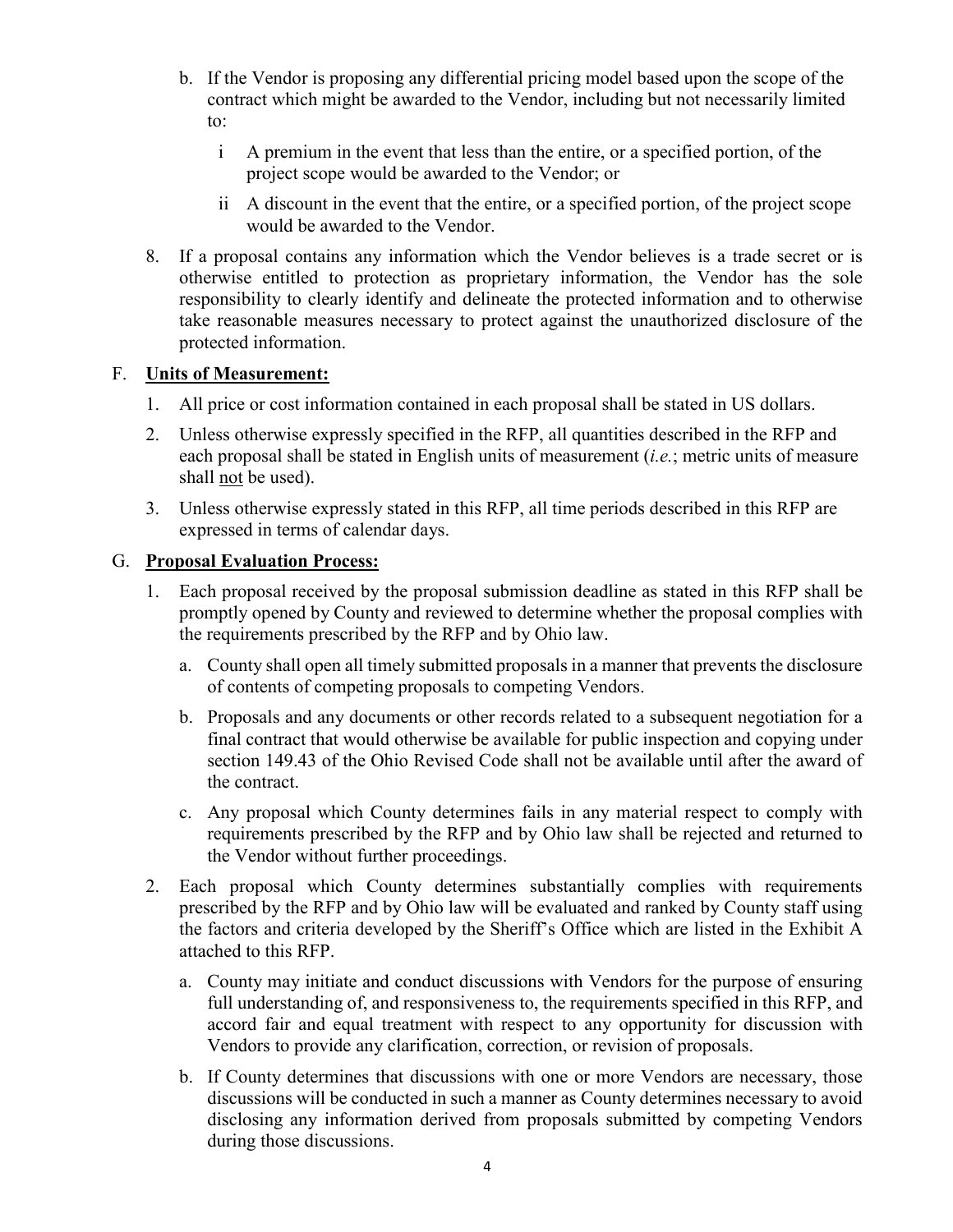- H. **Rejection of Proposals:** County reserves the right to reject, in whole or in part, any proposal which County determines:
	- 1. Contains material exception(s) by the Vendor to the terms and conditions of this RFP;
	- 2. Fails to meet the terms and conditions of the request for proposals, including but not limited to, the standards, specifications, and requirements specified in this RFP;
	- 3. Submits prices that County considers to be excessive, compared to existing market conditions, or determines exceed County's available funds; or
	- 4. Would not be in the best interest of the County based upon the factors and criteria described in Exhibit A.

#### I. **Negotiations:**

- 1. After completion of the evaluation and ranking process described in this RFP, County will negotiate with the one Vendor who submitted the proposal that County determines to be the most advantageous to the County based on the rankings, including any adjustment to those rankings based on discussions described above.
- 2. County reserves the right to require that the Vendor provide demonstrations or samples as a part of the negotiations.
- 3. All of the Vendor's activities in connection with the making of a proposal and conducting negotiations with County shall be at the Vendor's sole cost and expense.
- 4. *Termination of Negotiations*
	- a. A Vendor engaged in negotiations with County may terminate the negotiations by providing the County with written notice of the Vendor's withdrawal of the Vendor's proposal at any time prior to the County's award of a contract.
	- b. County may terminate negotiations with an Vendor at any time during the negotiation process by providing the Vendor with written notice of the Vendor's failure to provide the necessary information for negotiations in a timely manner or the Vendor's failure to negotiate in good faith, including but not limited to the Vendor's refusal to accept the contents of this RFP and the commitments contained in the Vendor's proposal.
		- i County's written notice shall provide the Vendor with commercially reasonable notice as to the reasons why the Sheriff's Office has decided to terminate the negotiation process.
		- ii Unless within five (5) business days of the written notice the Vendor cures the deficiencies described by County in its written notice, the negotiation process between County and the Vendor shall be terminated.
- 5. If either the Vendor or County terminates the negotiation process, County may commence negotiations with the Vendor whose proposal is ranked the next most advantageous to the County according to the evaluation factors and criteria described in this RFP.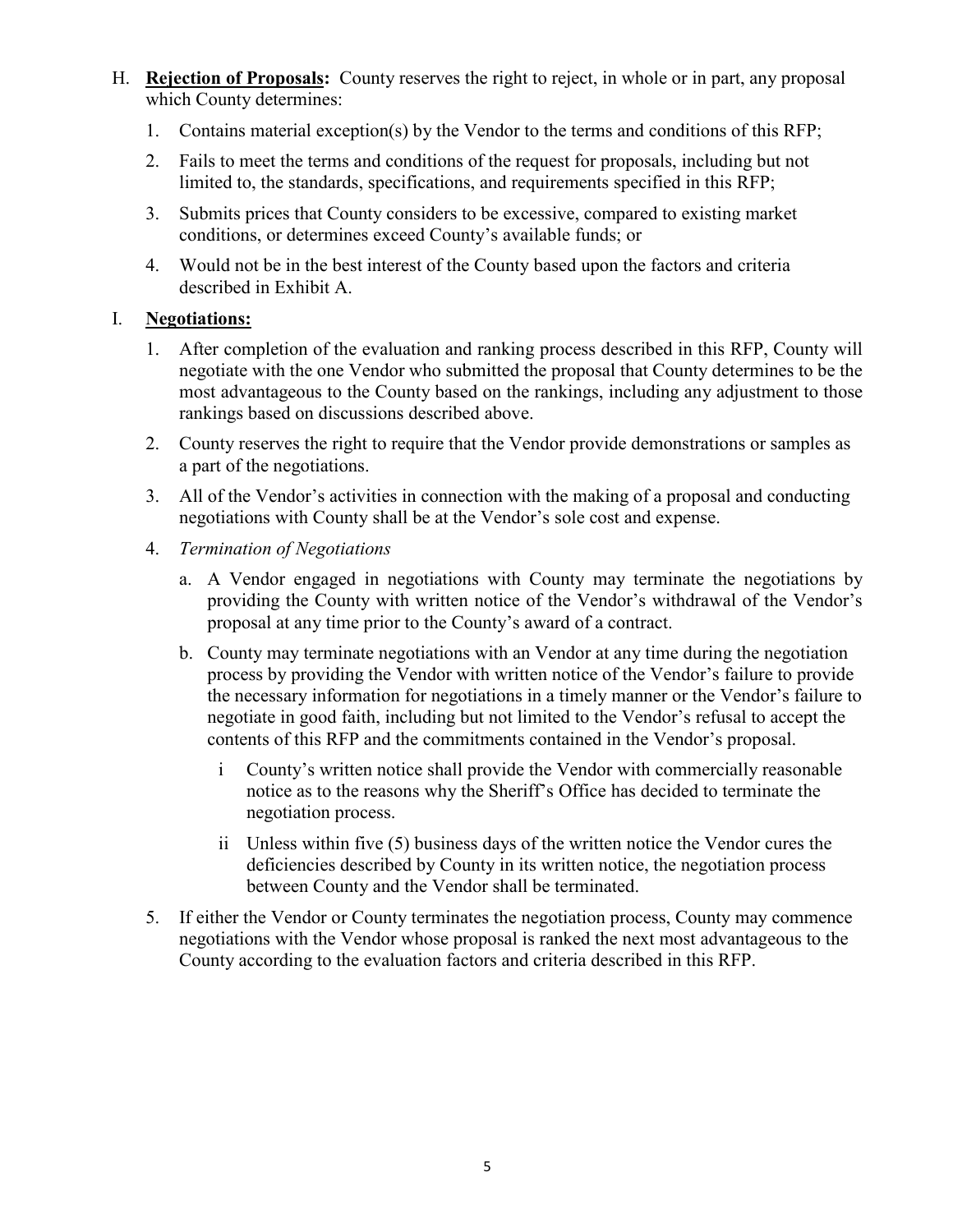### J. **Contract Award:**

- 1. Following the evaluation and ranking of the proposals submitted in response to this RFP and the negotiations described herein, County may award a contract to the Vendor whose proposal is determined to be the most advantageous to County.
	- a. To the extent described in this RFP, County may award a contract in whole or in part to one or more Vendors. The RFP shall be held firm for a minimum of ninety (90) days.
	- b. The Sheriff's Office shall send a written notice to the Vendor to whom the County wishes to award the contract and shall make that notice available to the public.
	- c. The Contract Documents upon which the contract award and any executed agreement are based shall include the final executed agreement between the County and the Vendor, this RFP (including any addenda issued by the County), and the Vendor's proposal. In the case of any conflict between the terms of any of the Contract Documents, the following order of precedence shall prevail:
		- i The executed agreement, including any exhibits or attachments thereto; and
		- ii This RFP.
	- d. The contract award will not be final until the County and the successful Vendor have executed a mutually satisfactory contractual agreement.
	- e. No contract performance may begin prior to the execution of a contractual agreement between the successful Vendor and County.
	- f. Butler County reserves the right to cancel an award immediately if new state or federal regulations or policy makes it necessary to change the service purpose or content substantially or to prohibit such service.
- 2. Within a reasonable time period after the award is made, County shall notify all other Vendors that the contract has been awarded to another Vendor.

**Cancellation of the RFP:** County may cancel or reissue this RFP if any of the following apply:

- 3. The supplies or services offered through all of the proposals submitted in response to this RFP are not in compliance with the requirements, specifications, and terms and conditions set forth in this RFP;
- 4. The prices submitted by the Vendors are excessive compared to existing market conditions or exceed the County's available funds; or
- 5. County determines that award of a contract would not be in the best interest of the County.

#### K. **Other Information:**

- 1. *Warranties*. Vendor must warrant that all services and goods provided by Vendor in connection with the project comply with the terms of the Contract Documents and will be free from defects for one year after County's acceptance thereof. Vendor shall also assign to the County all manufacturer's warranties applicable to goods provided by Vendor in connection with the project.
- 2. *Non-solicitation.* During the term of the agreement arising from this RFP and for one-year thereafter, Vendor shall not employ nor solicit for employment any current employee of the County unless such employee was terminated by County without just cause.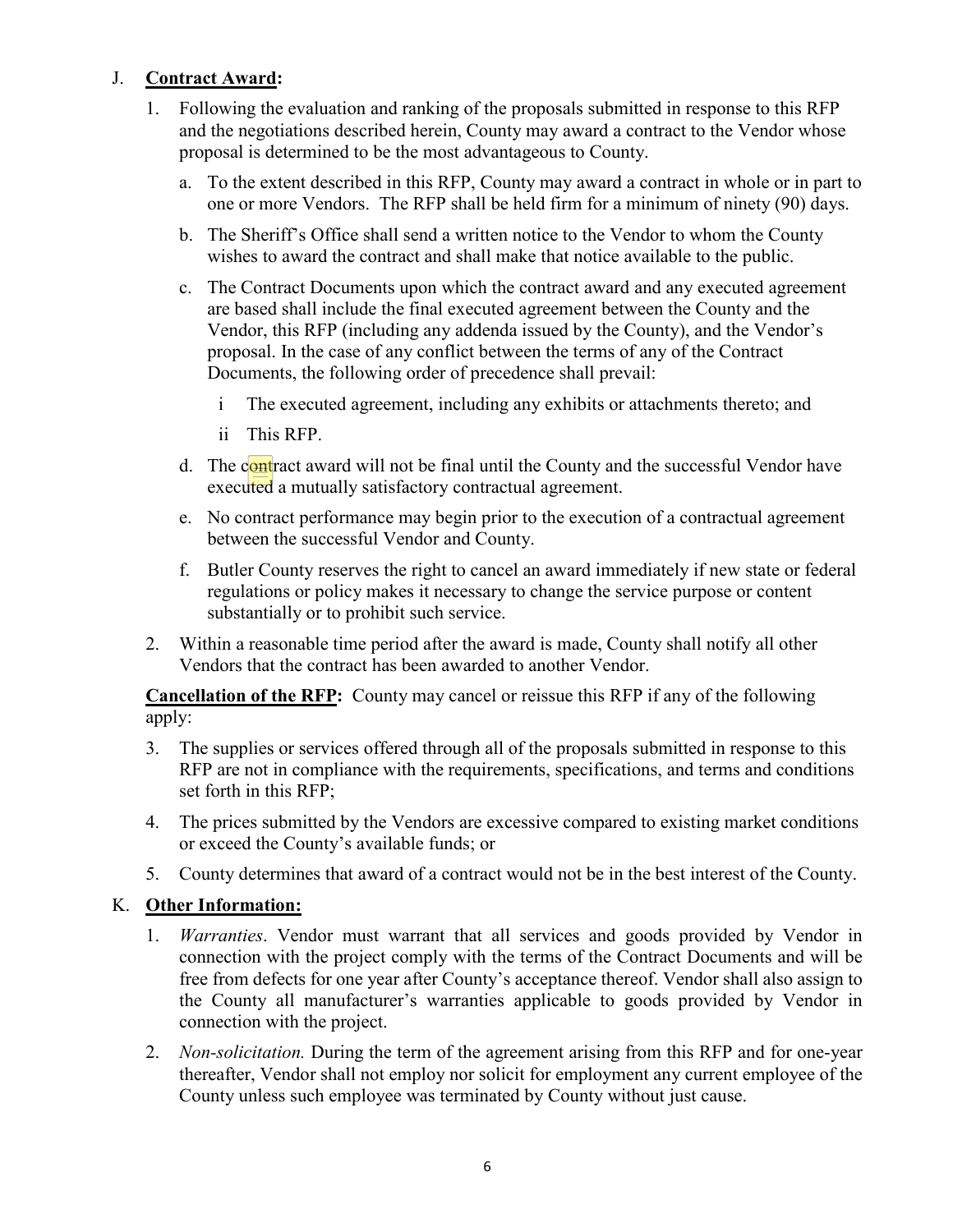- 3. *Proprietary or Non-public Information.* Vendor shall maintain the confidentiality of any proprietary or otherwise non-public records and information contained in such records which is disclosed to Vendor in connection with the negotiations described herein or the Vendor's performance of an agreement resulting from those negotiations.
- 4. *Compliance with Laws.* The performance by Vendor and its employees pursuant to the Contract Documents shall comply with all federal, state, and local laws, regulations, and policies/procedures.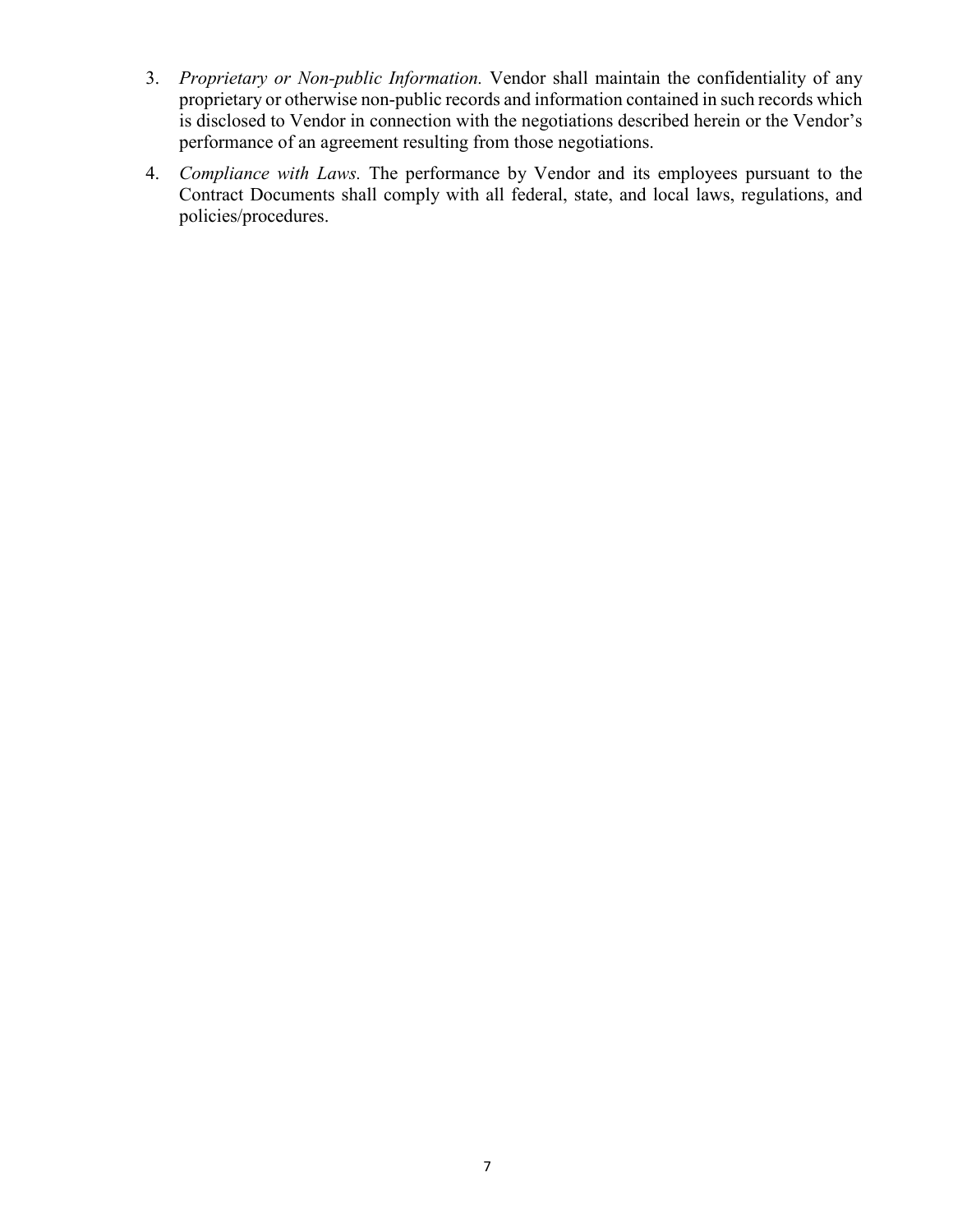## **Exhibit "A"**

## **Specifications for Project**

### 1. **Office Building Lease**:

- The Butler County Sheriff's Office is requesting a Request for Proposal (RFP) to lease an office building for a general usage field office.
- The building should be approximately 8,000 square feet in size, multiple buildings will be acceptable.
- The building may include individual offices or space available to utilize partitions.
- Office area must include parking for several vehicles and surrounding land usage. Lease may include separate enclosed structure that can hold  $25 - 30$  vehicles.
- Building shall include at least one bathroom, preferably two or more. Building may include small kitchen area.
- Lease term shall be for a three year period with two (2) one-year extension options.
- Lessor, at its expense, will maintain exterior, structural and roof of lease premises, unless such repairs are caused, in whole or in part, by the intentional or negligent acts of Lessee or its invitees.
- Lessee, at its expense, shall maintain the interior of the premises in good working order and condition.
- Lessee may be responsible for monthly utilities, alarm monitoring, trash removal, snow removal, landscaping, lawn care, minor repairs and maintenance, etc. to be negotiated at time of contract.
- Lessor shall grant Lessee permission to change door locks with Lessee agreeing to provide Lessor with keys to the new locks at the expiration of the Lease.
- Lessor shall pay Real Estate Tax to Butler County, Ohio.
- Vendor may provide layout/drawings of office space if available.
- Lessee may require on-site visit of office building prior to awarding contract.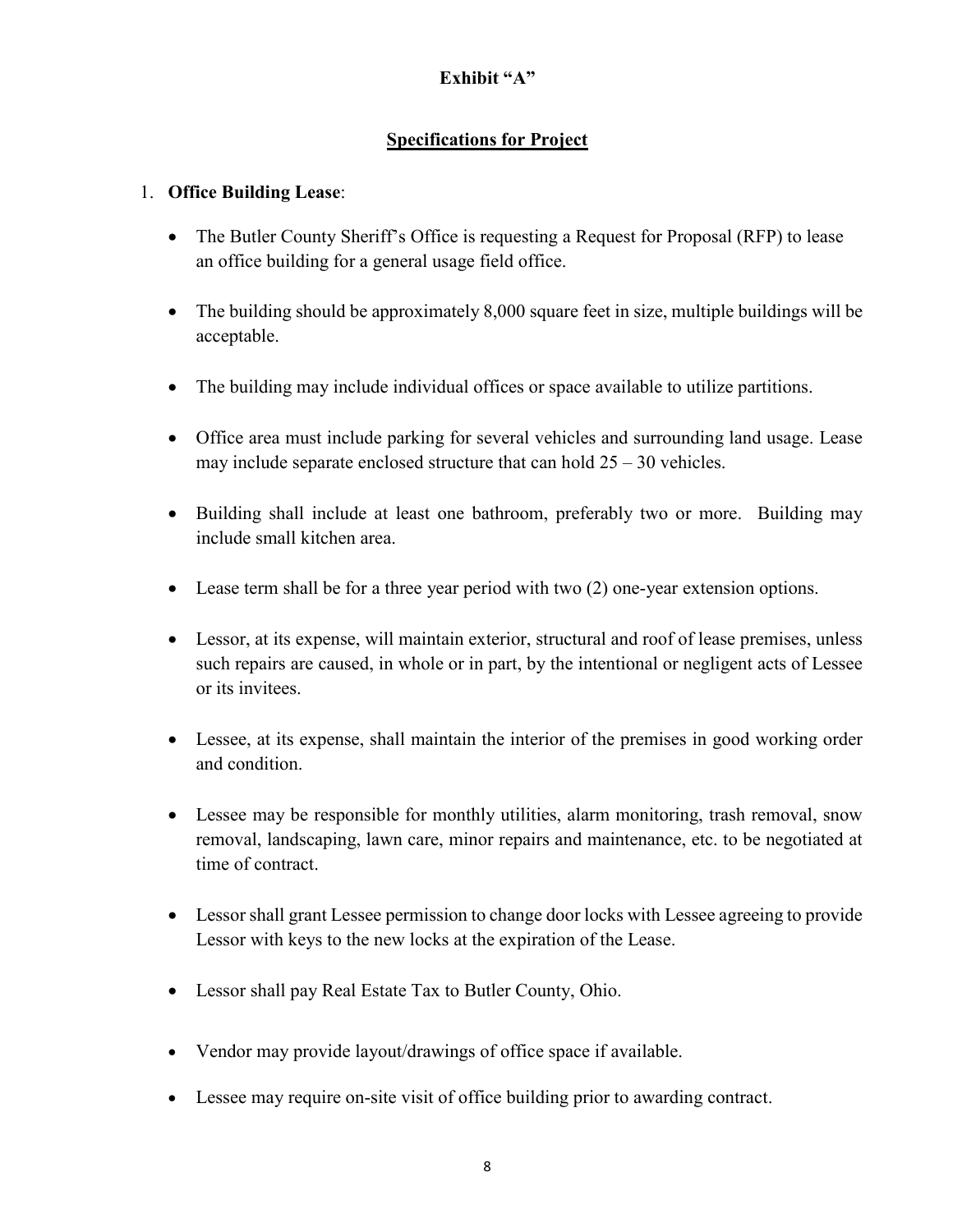• All Questions should be emailed to Debra Maloney at *dmaloney@butlersheriff.org*. The questions and answers will be provided in a separate document on the Sheriff's and/or Commissioner's website where all bidders will have access to this information.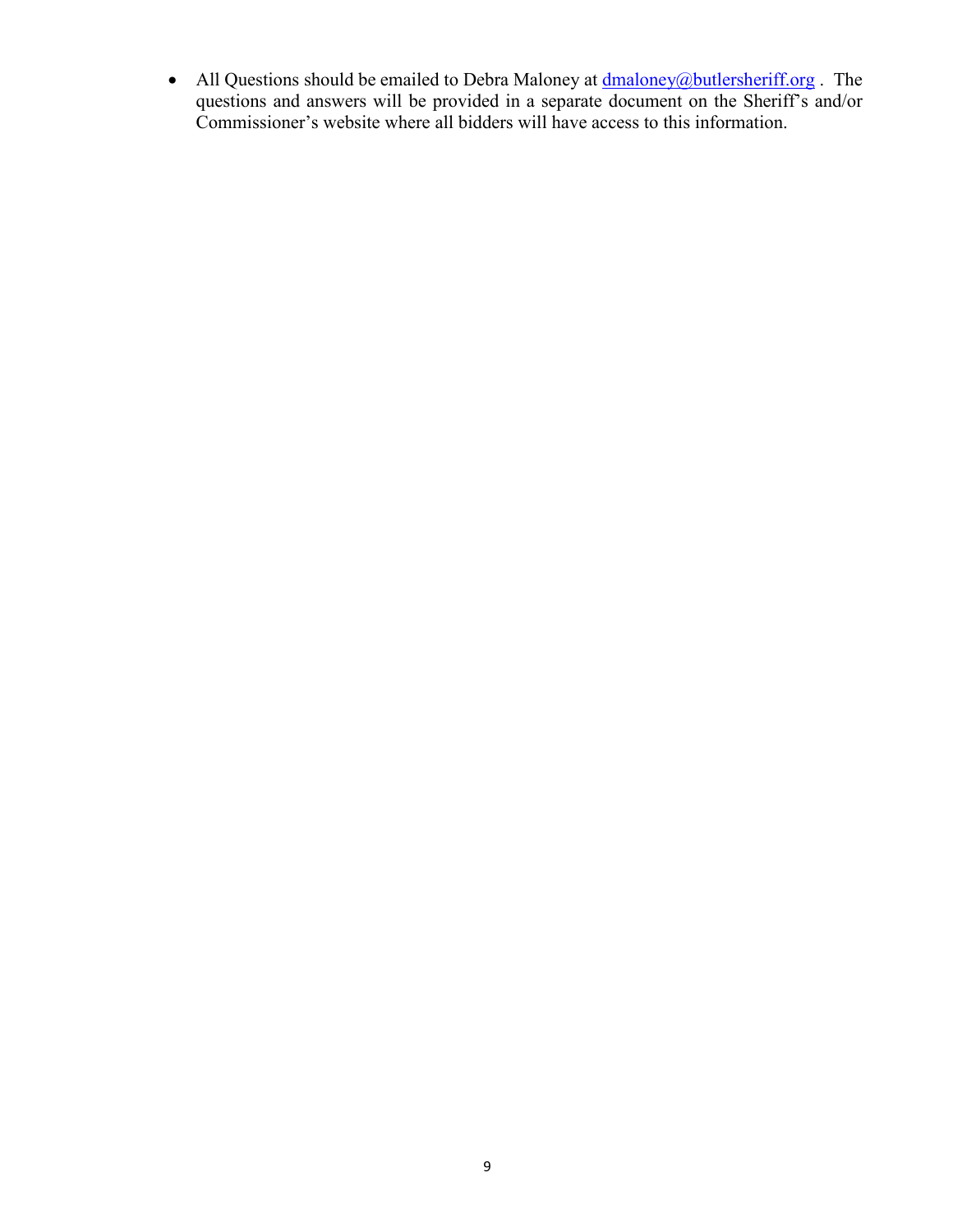#### **Exhibit "B"**

#### **Proposal Format and Attachments**

The proposal and proposal addenda shall be submitted in the following sections in the following order:

SECTION 1. **Vendor Information**. Provide for each Vendor, Joint Vendor, and Subcontractor:

- A. Full legal name(s) (including any trade name), address, telephone number, and contact person
- B. If other than a sole proprietor, form of business entity, state, and date of incorporation
- C. Name, address, and phone number of each principal
- D. Year established and any former business names
- E. Financial Statements and annual report for past three years
- F. Number of years of experience with phone service and visitation communication systems.
- G. Average length of service for implementation team members
- H. Estimated number of resources to be dedicated to this project from each of the following:
	- Customer support
	- $\Box$  Project implementation and rollout
- I. Number of current installation sites for like or similar projects
- J. Pending litigation and Asserted Claims
	- 1. Currently pending litigation
	- 2. Asserted claims (including claims for liquidated damages)
	- 3. Any litigation filed or resolved within the past five years
	- 4. Any claims (including claims for liquidated damages) asserted, resolved, or settled within the past five years

SECTION 2. **Product and Service Description**: This section should contain an item-by-item response to the items listed in Exhibit "A" *Description of Services and Goods to be provided for Project*. Screen captures or other brief materials that may serve to assist in describing the functionality may be attached to your response as an Appendix. Any material attached as an Appendix should be specifically referenced from the body of the response.

## SECTION 3. **Cost Proposal**:

A. Please identify the Proposal Quotation Sheet with a "TAB" for location at proposal opening.

- B. Please ensure your cost proposal includes any and all costs required for:
	- 1. One-time setup fees;
	- 2. Maintenance;
	- 3. Training;
	- 4. Per item fees;
	- 5. Convenience fees;
	- 6. Any additional fees or charges not addressed in this RFP; and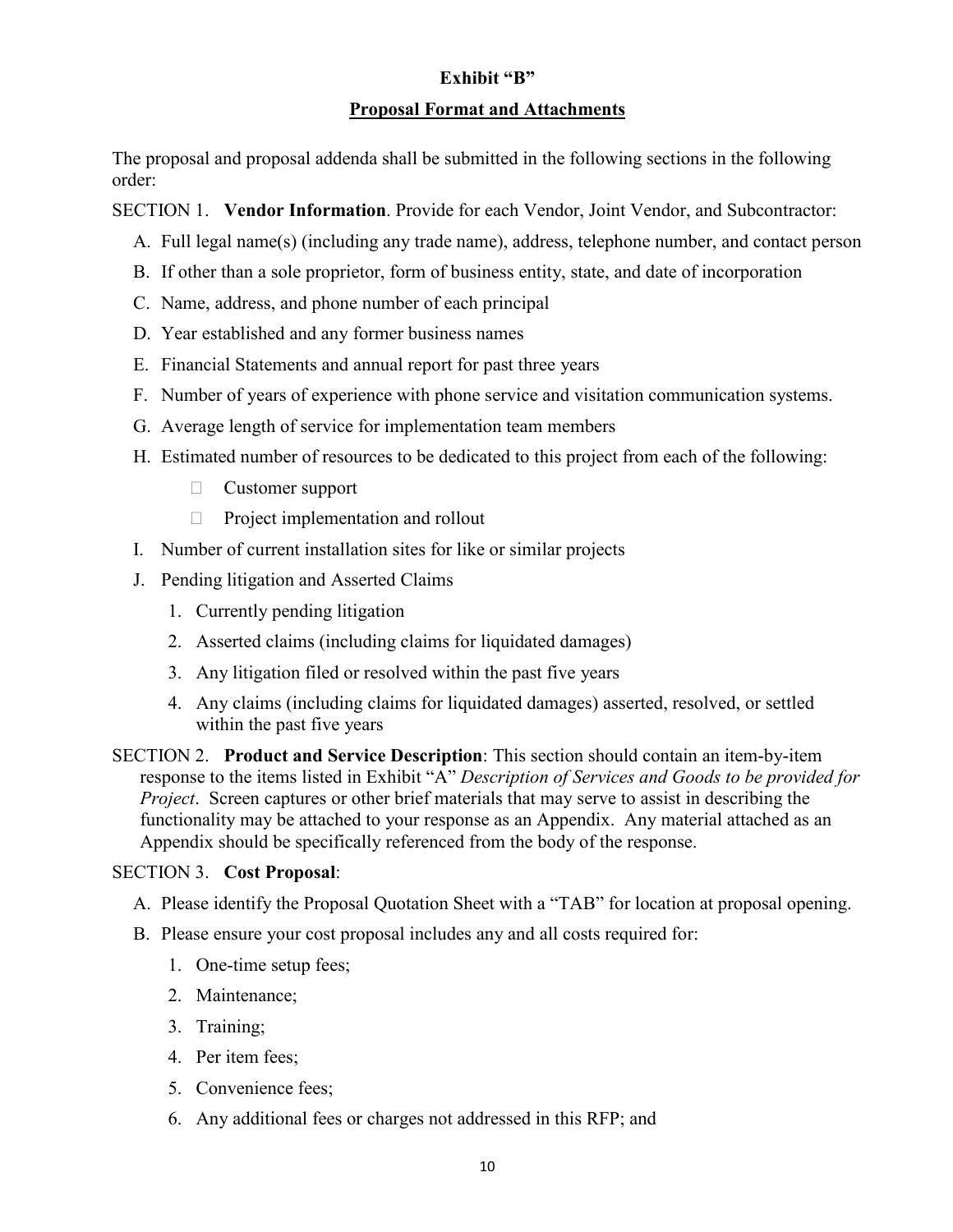- 7. Percentage increase in cost for optional renewal years.
- SECTION 4. **Certificates and Additional Required Forms**: This section should include the original forms, completed as required. Only the original copy of the proposal is required to have content in this section. Failure to include these forms/items with proposal may be reason for proposal disqualification.
	- A. Civil Rights Compliance affidavit (Attachment A)
	- B. Non-Collusion affidavit (Attachment B)
- SECTION 5. **Appendices as Necessary**: The Vendor should attach any additional related material that is referenced in the earlier sections of their response.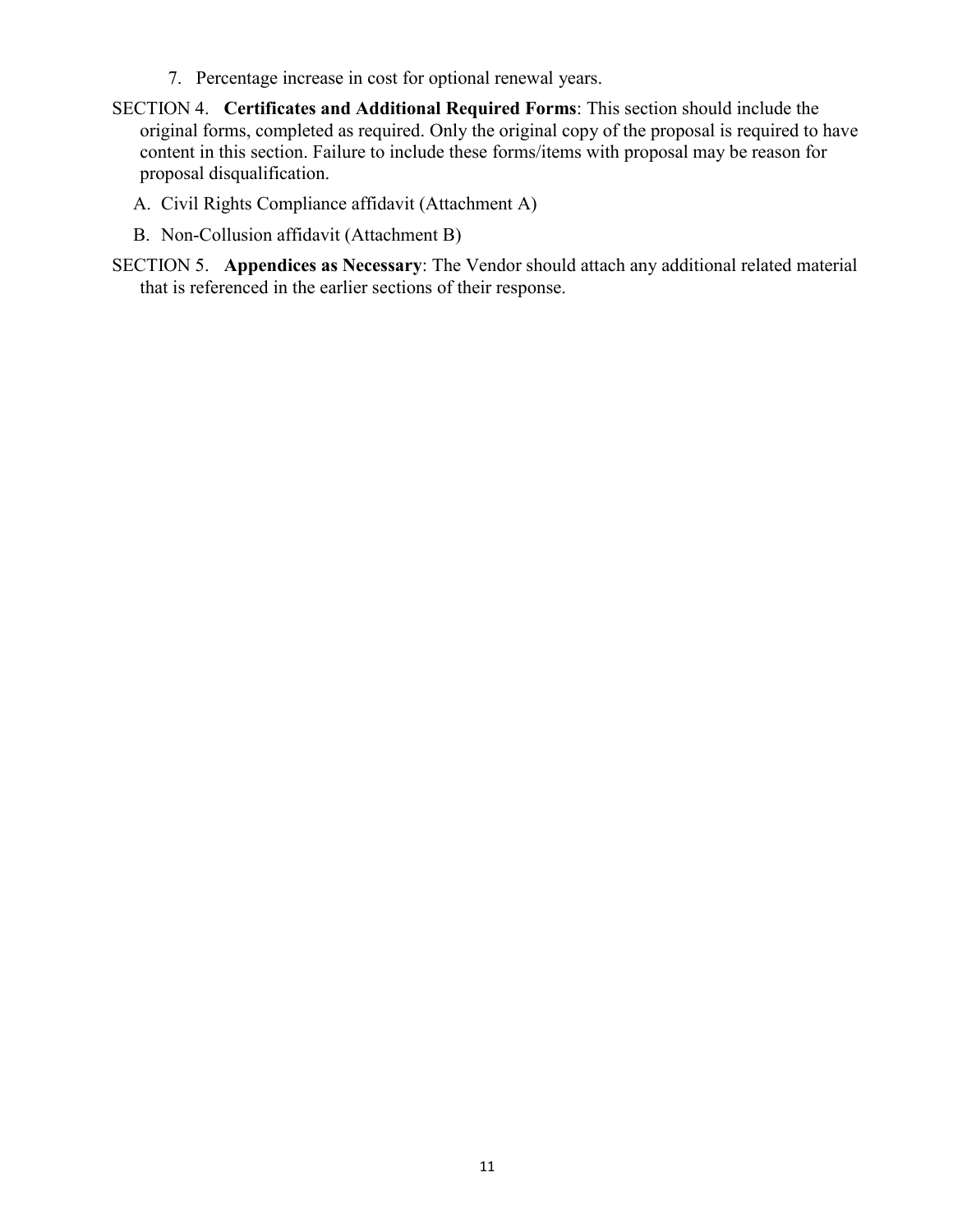| <b>SUB W-9</b><br>(Rev JUN 2015)                                                                                                                                                                                                                                                                                                                                       | <b>Butler County Ohio</b><br>Substitute Form W9 / Ohio Reporting Form<br>Request for Taxpayer Identification Number and Certification                                                                                                                                                                                                                                                                                                                                                                                                                                                                                                                                                                                                                                                                                                                                                                                                                                                                             |                     |                                                  |                                                                                                 |                                                                                                                                                                                                                        |
|------------------------------------------------------------------------------------------------------------------------------------------------------------------------------------------------------------------------------------------------------------------------------------------------------------------------------------------------------------------------|-------------------------------------------------------------------------------------------------------------------------------------------------------------------------------------------------------------------------------------------------------------------------------------------------------------------------------------------------------------------------------------------------------------------------------------------------------------------------------------------------------------------------------------------------------------------------------------------------------------------------------------------------------------------------------------------------------------------------------------------------------------------------------------------------------------------------------------------------------------------------------------------------------------------------------------------------------------------------------------------------------------------|---------------------|--------------------------------------------------|-------------------------------------------------------------------------------------------------|------------------------------------------------------------------------------------------------------------------------------------------------------------------------------------------------------------------------|
| In order to maintain Butler County's supplier records in compliance with the Internal Revenue Service regulation1.0641-1 and Ohio Revised Code<br>section 3121.89-3121.8911, please complete and return by fax with fax cover sheet to 513-887-3129; or by mail to:<br><b>Auditor of Butler County</b><br>130 High Street, Fiscal Services Dept.<br>Hamilton, OH 45011 |                                                                                                                                                                                                                                                                                                                                                                                                                                                                                                                                                                                                                                                                                                                                                                                                                                                                                                                                                                                                                   |                     |                                                  |                                                                                                 |                                                                                                                                                                                                                        |
| 1.<br>2.<br>3.<br>4.<br>5.                                                                                                                                                                                                                                                                                                                                             | To properly complete the form, the following information must be provided:<br>Part I, line 1, enter the business owner's name (if applicable), part 1, line 2, business name (if applicable), federal tax classification, and address.<br>Part II, you must provide either a Taxpayer Identification Number (TIN) or Social Security Number (SSN)<br>Part III, you must check "Yes" or "No" to the question about providing goods or services as the sole owner of your business. If you check the<br>"Yes" box to indicate that you are the sole owner, you must provide your name, the first date of providing goods or services for Butler County,<br>birth date, and description of the type of good or service you will provide the county.<br>Part IV, You must answer this question if Part III is answered "Yes". Answer "Yes" only if you are receiving retirement or disability payments from<br>Ohio Public Employees Retirement System (OPERS).<br>Part V, sign the form and enter today's date.      |                     |                                                  |                                                                                                 |                                                                                                                                                                                                                        |
| For definitions of Part I and II of this form, please refer to IRS Form W-9.<br>Part I<br><b>Business Ownership and Address Information</b><br>Name (as shown on your income tax return). DO NOT LEAVE BLANK. If you are an individual or file under your name put your name here.                                                                                     |                                                                                                                                                                                                                                                                                                                                                                                                                                                                                                                                                                                                                                                                                                                                                                                                                                                                                                                                                                                                                   |                     |                                                  |                                                                                                 |                                                                                                                                                                                                                        |
|                                                                                                                                                                                                                                                                                                                                                                        | Business name/disregarded entity name, if different from above.                                                                                                                                                                                                                                                                                                                                                                                                                                                                                                                                                                                                                                                                                                                                                                                                                                                                                                                                                   |                     |                                                  |                                                                                                 |                                                                                                                                                                                                                        |
| Other                                                                                                                                                                                                                                                                                                                                                                  | Check appropriate box for federal tax classification: (check only one box) If Individual PART III below is ALWAYS "YES"<br>Individual/Sole Proprietor (or single-member LLC) $\square$ C Corporation $\square$ S Corporation<br>Limited Liability Company - Tax classification (C = C Corp, S = S Corp, P = Partnership)<br>Address Line 1 (number, street, and apt. or suite no.)                                                                                                                                                                                                                                                                                                                                                                                                                                                                                                                                                                                                                                |                     | <b>Exempt from backup withholding</b>            | Requestor's name and address                                                                    | $\Box$ Partnership<br>Trust/Estate<br>NOTE. For a single-member LLC that is<br>disregarded, do not check LLC; check the<br>appropriate box in the line above for the tax<br>classification of the single-member owner. |
| <b>Address Line 2</b><br>City, state, and ZIP code                                                                                                                                                                                                                                                                                                                     |                                                                                                                                                                                                                                                                                                                                                                                                                                                                                                                                                                                                                                                                                                                                                                                                                                                                                                                                                                                                                   |                     |                                                  | <b>Auditor of Butler County</b><br>Hamilton, OH 45011                                           | 130 High Street, Fiscal Services Dept.                                                                                                                                                                                 |
| Part II                                                                                                                                                                                                                                                                                                                                                                | Taxpayer Identification Number (TIN) and Social Security Number (SSN)<br>For suppliers that have a TIN, this must be entered.<br>For individuals, sole proprietors, and corporations owned by an individual, you must generally<br>enter the name shown on your social security card. However, if you have changed your last<br>name, for instance due to marriage without informing the Social Security Administration of the<br>name change, enter your first name, the last name shown on your social security card, and your<br>new last name. You may enter your business or DBA name on the Business name line.                                                                                                                                                                                                                                                                                                                                                                                             |                     |                                                  | Taxpayer Identification Number (TIN):<br><b>Social Security Number (SSN):</b><br>$\blacksquare$ | and / or                                                                                                                                                                                                               |
| Part III                                                                                                                                                                                                                                                                                                                                                               | Additional Information Required by the State of Ohio for Independent Contractors                                                                                                                                                                                                                                                                                                                                                                                                                                                                                                                                                                                                                                                                                                                                                                                                                                                                                                                                  |                     |                                                  |                                                                                                 |                                                                                                                                                                                                                        |
|                                                                                                                                                                                                                                                                                                                                                                        | Will you receive payments from Butler<br>County as either an individual, sole owner<br>of a business, or single-member LLC?                                                                                                                                                                                                                                                                                                                                                                                                                                                                                                                                                                                                                                                                                                                                                                                                                                                                                       | Yes<br>$\Box$<br>No | financial transactions with the county.          |                                                                                                 | If "Yes" is checked, you MUST complete the information below for name, date<br>good or service provided, birth date, and description of the nature of your                                                             |
|                                                                                                                                                                                                                                                                                                                                                                        | Printed first name, middle initial, and last name                                                                                                                                                                                                                                                                                                                                                                                                                                                                                                                                                                                                                                                                                                                                                                                                                                                                                                                                                                 |                     | Date good or service provided (MM / DD / YY)     |                                                                                                 | Birth date (MM / DD / YY)<br>1                                                                                                                                                                                         |
|                                                                                                                                                                                                                                                                                                                                                                        | Describe the Nature of the transactions you will be engaged in with Butler County                                                                                                                                                                                                                                                                                                                                                                                                                                                                                                                                                                                                                                                                                                                                                                                                                                                                                                                                 |                     |                                                  |                                                                                                 |                                                                                                                                                                                                                        |
| Part IV                                                                                                                                                                                                                                                                                                                                                                | Additional Information Required by the State of Ohio for Public Employees                                                                                                                                                                                                                                                                                                                                                                                                                                                                                                                                                                                                                                                                                                                                                                                                                                                                                                                                         |                     |                                                  |                                                                                                 |                                                                                                                                                                                                                        |
|                                                                                                                                                                                                                                                                                                                                                                        | Are you currently receiving retirement or<br>disability benefits from Ohio Public<br><b>Employees Retirement System (OPERS)?</b>                                                                                                                                                                                                                                                                                                                                                                                                                                                                                                                                                                                                                                                                                                                                                                                                                                                                                  | Yes<br>No           | <b>Employment of an OPERS Benefit Recipient)</b> | "Yes" or "No". If you answer "Yes" Please fill out the SR-6 Form (Notice of Re-                 | If you are an individual, the sole owner of your business, a single-member LLC, or a<br>disregarded entity and have answered Part III "Yes", You must answer this question                                             |
| Part V                                                                                                                                                                                                                                                                                                                                                                 | Certification<br>Under penalties of perjury, I certify that:<br>I. The number shown on this form is my correct taxpayer identification number (or I am waiting for a number to be issued to me).<br>2. I am not subject to backup withholding because, (a) I am exempt from backup withholding, or (b) I have not been notified by the IRS that I am subject to backup<br>withholding as a result of a failure to report all interest or dividends, or (c) the IRS has notified me that I am no longer subject to backup withholding.<br>3. I am a US person (including a US resident alien).<br>Certification Instructions: You must cross out exempt from backup withholding above if you have been notified by the IRS that your are currently subject to backup<br>withholding because you have failed to report all interest and dividends on your tax return.<br>The IRS does not require your consent to any provision of this document other than the certification required to avoid backup withholding. |                     |                                                  |                                                                                                 |                                                                                                                                                                                                                        |
| Signature of<br>U.S. person                                                                                                                                                                                                                                                                                                                                            |                                                                                                                                                                                                                                                                                                                                                                                                                                                                                                                                                                                                                                                                                                                                                                                                                                                                                                                                                                                                                   |                     |                                                  | Date                                                                                            |                                                                                                                                                                                                                        |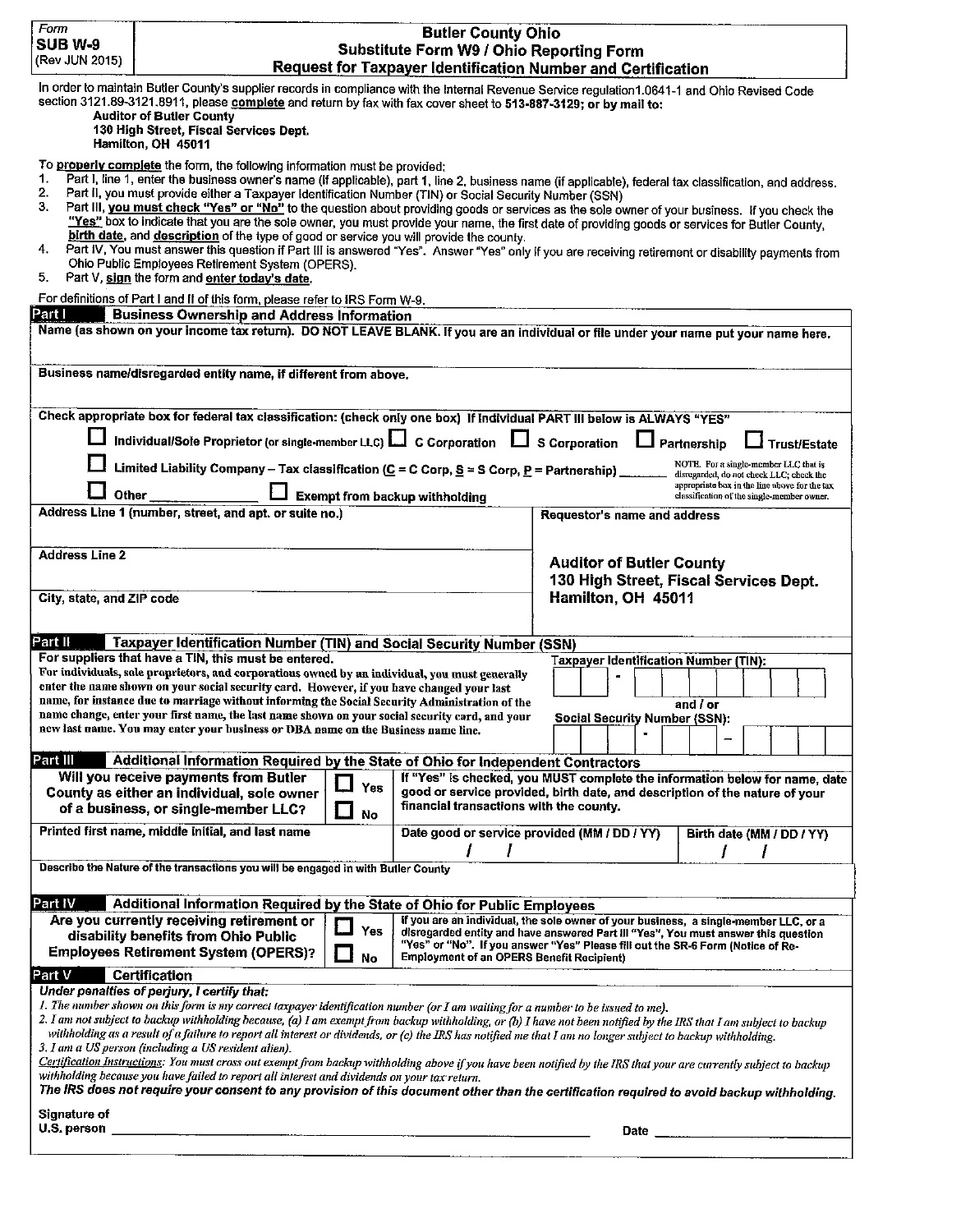

Office Phone: 513-887-3154 Office Fax: S13-887-3149

130 High Street Hamilton, Ohio 45011



For your convenience, the Butler County Auditor's Office offers the opportunity to receive future payments electronically, rather than by check. Payments can be deposited into a checking or savings account of your choice. In addition, you will be notified of the deposit by e-mail. The e-mail will provide you with all the information that would normally print on the check stub. To receive payments electronically, you must complete this form and return to the address above with a voided check or bank letter containing routing/account information.

| <b>Action:</b><br><b>ADD</b>              | <b>CHANGE/UPDATE</b>    | <b>INACTIVATE</b> |
|-------------------------------------------|-------------------------|-------------------|
| <b>Payee Name:</b>                        | <b>Phone No:</b>        |                   |
| Taxpayer ID:<br>$\blacksquare$            | <b>Butler County</b>    | $YES$ $\Box$      |
| SSN:                                      | <b>Employee:</b>        | NO L              |
| <b>Address:</b>                           |                         |                   |
| <b>Required E-mail</b><br><b>Address:</b> |                         |                   |
| <b>Bank Name:</b>                         |                         |                   |
| <b>Bank Routing</b>                       | <b>Savings Acct No:</b> |                   |
| Number:                                   | Checking Account No:    |                   |

#### ATTACH VOIDED CHECK OR A BANK LETTER CONTAINING ACCOUNT AND **ROUTING INFORMATION**

**Authorization:** This authorizes the Butler County Auditor's Office to send credit entries (and appropriate debit and adjustment entries), electronically or by any other commercially accepted method, to my (our) account indicated above and to other accounts I (we) identify in the future (the "Account"). This authorizes the financial institution holding the Account to post all such entries.

I agree that the ACH transactions authorized herein shall comply with all applicable U.S. Law. I understand and accept the conditions of participation in the direct deposit program.

This authorization will be in effect until the Butler County Auditor's Office receives a written termination notice from myself and has a reasonable opportunity to act on it.

| <b>Print Name:</b>  | ------        |
|---------------------|---------------|
| _______             | <b>Title:</b> |
| Signature:<br>----- | Date:         |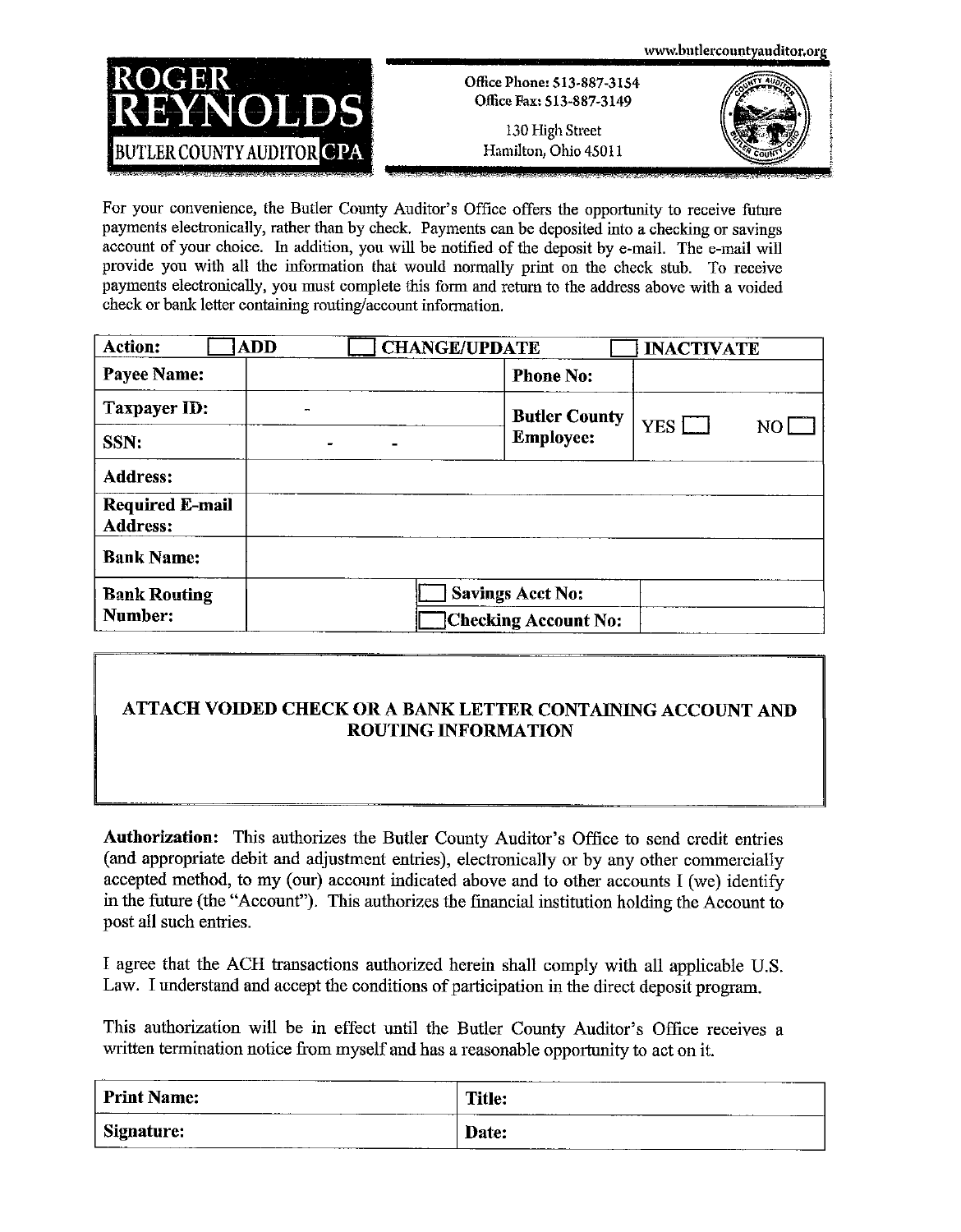

## **INDEPENDENT CONTRACTOR ACKNOWLEDGMENT**

Ohio Public Employees Retirement System 277 East Town Street, Columbus, Ohio 43215-4642

Employer Outreach: 1-888-400-0965 www.opers.org

## $\mathcal{L}$

This form is to be completed if you are an individual who begins providing personal services to a public employer on or after Jan. 7, 2013 but are not considered by the public employer to be a public employee and will not have contributions made to OPERS. This form must be completed not later than 30 days after you begin providing personal services to the public employer.

MI

 $\mathbf M$ 

|  | STEP 1: Personal Information |  |
|--|------------------------------|--|
|  |                              |  |

#### Social Security Number

**First Name** 

 $\Delta \sim 10^4$ 

MI

Last Name

Last Name

 $-5$   $\pm$  3

 $C$   $O$   $L$   $E$ 

Employer Contact Phone Number

 $8 \quad 8 \quad 7$ 

 $\overline{3}$  3 4 5 5

| STEP 2: Public Employment Information |  |  |  |
|---------------------------------------|--|--|--|
|                                       |  |  |  |

#### Name of Public Employer

B. U T L E R  $C = 0$  $\mathbf{U}$  $\mathbf{N}$  $\mathbf{T}$  $\mathbf{Y}$  $0$  H I O

#### **Employer Contact**

**First Name** 

J I L L

**Employer Code** 

 $2^{11}0$  2 5 - 0 28

Service Provided to Public Employer

n<br>Santa Salaman  $\ddot{\cdot}$  $\mathcal{L}_{\mathcal{A}}$ 

**Start Date of Service** Month Dav Year

End Date of Service Month Day Year

PEDACKN (Revised 12/2012)

Page 1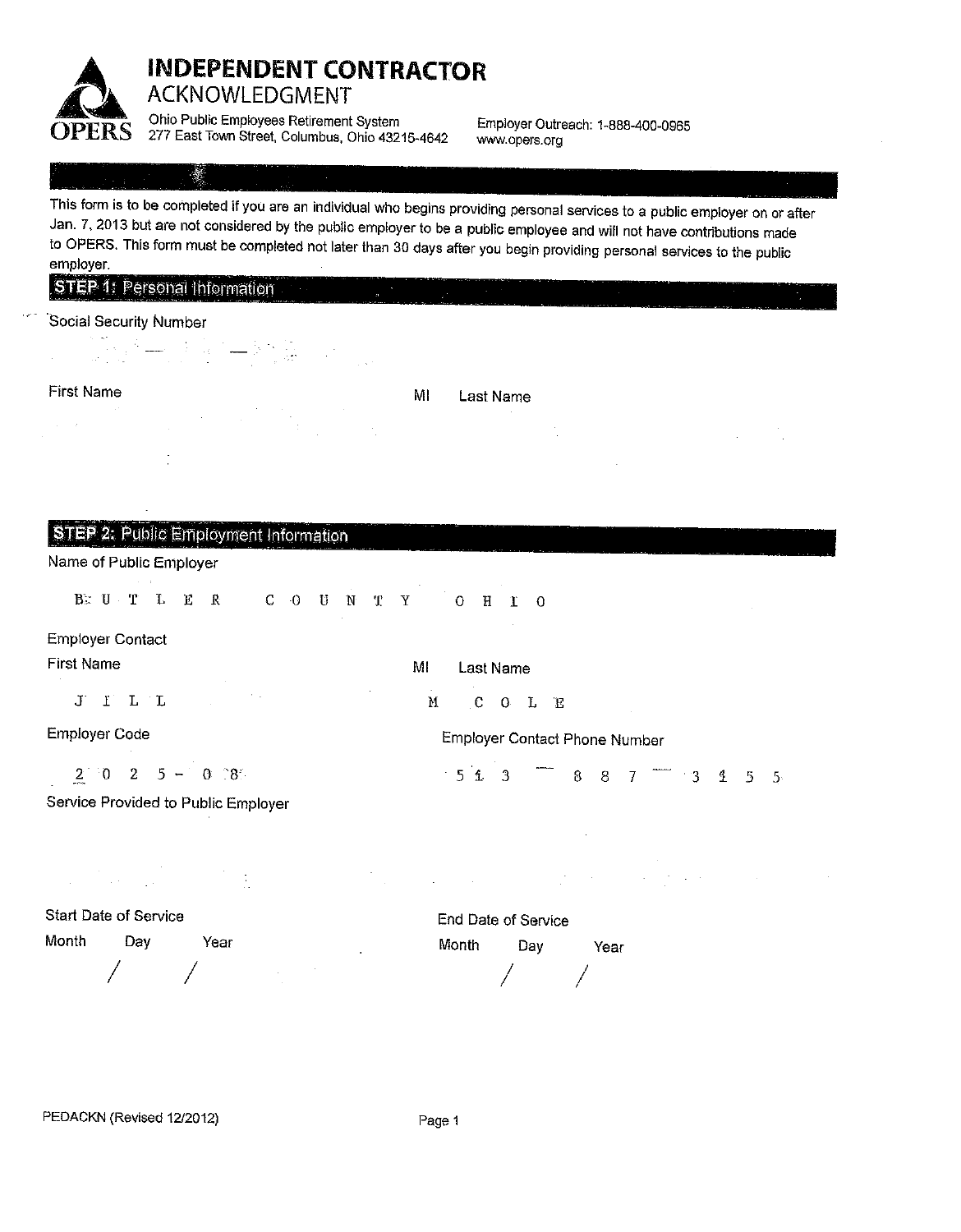#### STEP 3: Acknowledgment

The public employer identified in Step 2 has identified you as an independent contractor or another classification other than a public employee. Ohio law requires that you acknowledge in writing that you have been informed that the public employer identified in Step 2 has classified you as an independent contractor or another classification other than a public employee for the services described in Step 2 and that you have been advised that contributions to OPERS will not be made on your behalf for these services.

If you disagree with the public employer's classification, you may contact OPERS to request a determination as to whether you are a public employee eligible for OPERS contributions for these services. Ohio law provides that a request for a determination must be made within five years after you begin providing personal services to the public employer, unless you are able to demonstrate through medical records to the Board's satisfaction that at the time the five-year period ended, you were physically or mentally incapacitated and unable to request a determination.

By signing this form, you are acknowledging that the public employer for whom you are providing personal services has informed you that you have been classified as an independent contractor or another classification other than a public employee and that no contributions will be remitted to OPERS for the personal services you provide to the public employer. This acknowledgment will remain valid as long as you continue to provide the same services to the same employer with no break in service regardless of whether the initial contract period is extended by any additional agreement of the parties. You also acknowledge that you understand you have the right to request a determination of your eligibility for OPERS membership if you disagree with the public employer's classification.

This form must be retained by the public employer and a copy sent to OPERS. The public employer's failure to retain this acknowledgment may extend your right to request a determination beyond the five years referenced above.

Signature

Do not print or type name

\_Today's Date\_\_\_\_  $\Big/$   $\Big/$ 

# PLEASE RETURN THIS FORM TO THE BUTLER COUNTY AUDITOR'S OFFICE AT 130 HIGH STREET, 4TH FLOOR **HAMILTON, OHIO 45011**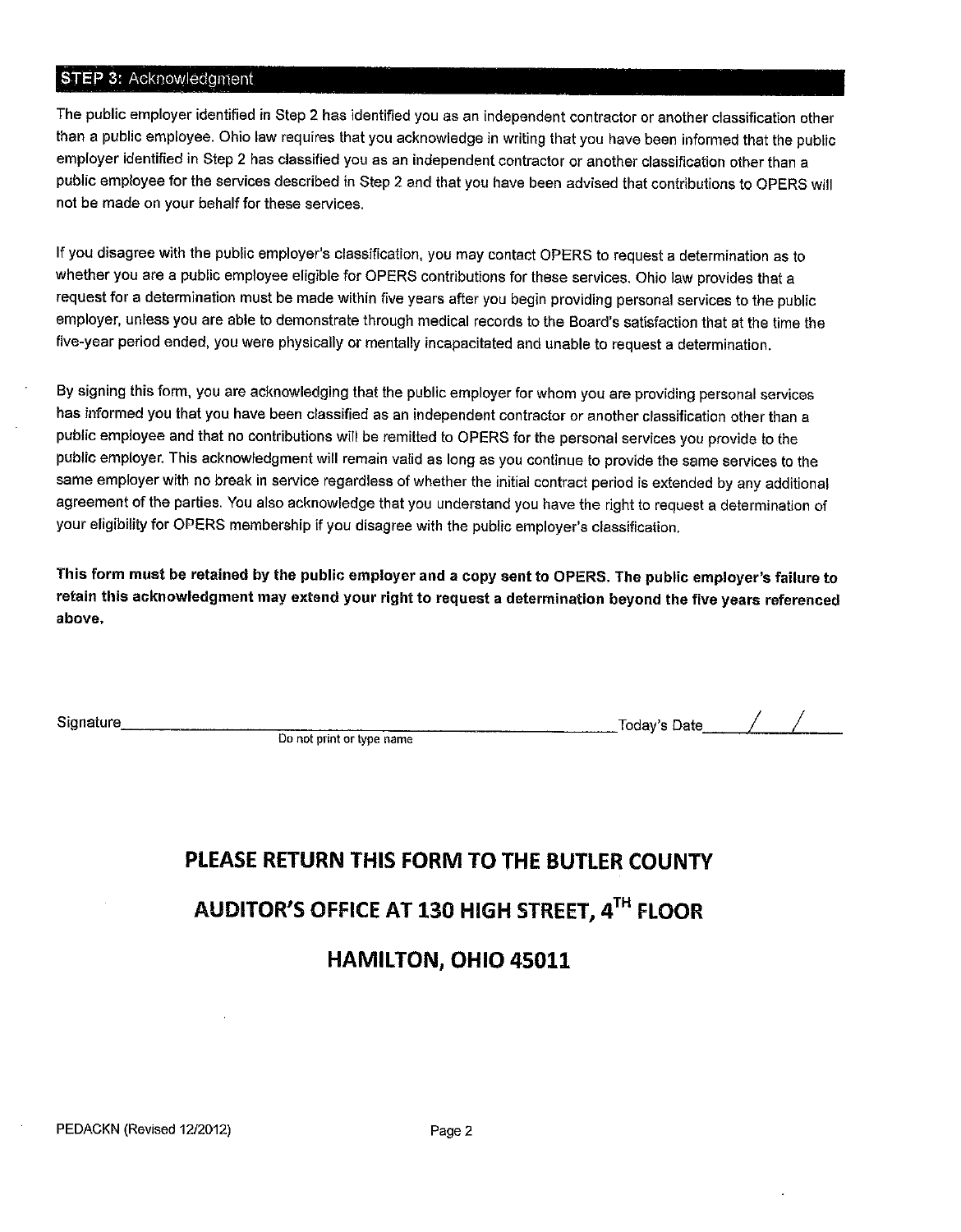# **CIVIL RIGHTS COMPLIANCE**

Vendor agrees that in the performance of this agreement there shall be no discrimination against an employee because of race, color, sex, religion, national origin, or any other factor as specified in the Civil Rights Act of 1964 and subsequent amendments.

Signature of Representative of Vendor

Name of Company

 $\mathcal{L}_{\text{eff}}$ 

 $\overline{Date}$ 

**Attachment A** 

 $\ddot{\phantom{a}}$ 

Page 1 of 1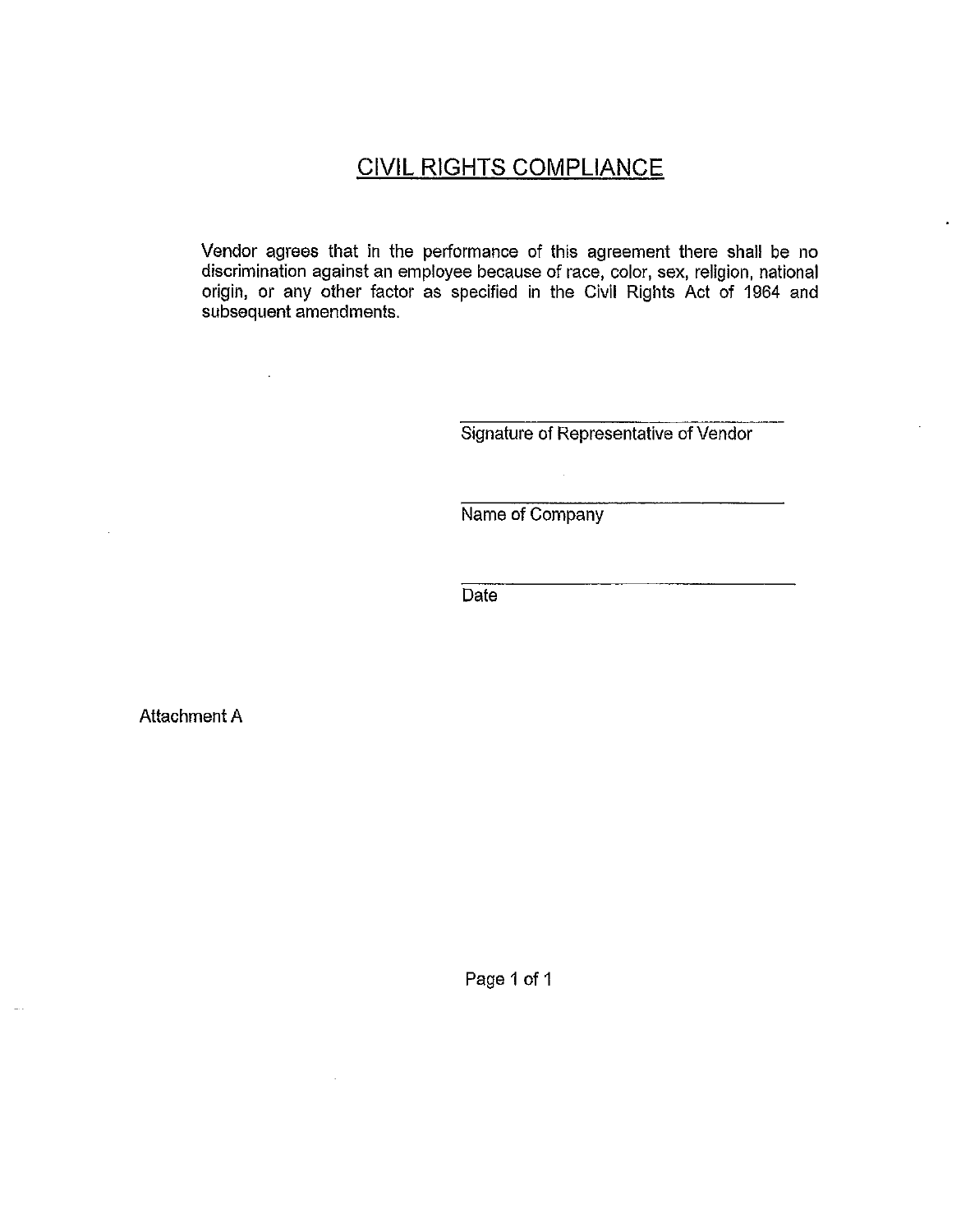#### DELINQUENT PERSONAL PROPERTY TAX AFFIDAVIT (This Affidavit Must Be Executed For The Bid To Be Considered)

| STATE OF OHIO                                                                    |                                                                                                                                                                                                                                                                                                      |
|----------------------------------------------------------------------------------|------------------------------------------------------------------------------------------------------------------------------------------------------------------------------------------------------------------------------------------------------------------------------------------------------|
| )ss.<br>COUNTY OF <b>COUNTY</b>                                                  |                                                                                                                                                                                                                                                                                                      |
|                                                                                  |                                                                                                                                                                                                                                                                                                      |
|                                                                                  | $\overline{($ title $)}$                                                                                                                                                                                                                                                                             |
|                                                                                  | having affirmed under oath that at the time of bid for<br>(Project or Item Bid) to be opened                                                                                                                                                                                                         |
|                                                                                  |                                                                                                                                                                                                                                                                                                      |
| (Date)                                                                           |                                                                                                                                                                                                                                                                                                      |
|                                                                                  | taxes in the amount of $\frac{1}{2}$ ( $\frac{1}{2}$ ( $\frac{1}{2}$ = $\frac{1}{2}$ = $\frac{1}{2}$ = $\frac{1}{2}$ = $\frac{1}{2}$ = $\frac{1}{2}$ = $\frac{1}{2}$ = $\frac{1}{2}$ = $\frac{1}{2}$ = $\frac{1}{2}$ = $\frac{1}{2}$ = $\frac{1}{2}$ = $\frac{1}{2}$ = $\frac{1}{2}$ = $\frac{1}{2}$ |
|                                                                                  | were due and unpaid to the County of Butler including the interest in the amount of $\frac{1}{2}$                                                                                                                                                                                                    |
|                                                                                  | Dollars) and penalties in the amount of                                                                                                                                                                                                                                                              |
|                                                                                  |                                                                                                                                                                                                                                                                                                      |
| when given to the County Auditor shall satisfy the requirements of ORC 5719.042. | (Name of Individual Company)<br>(Taxes Filed Under the Name of)                                                                                                                                                                                                                                      |
|                                                                                  | <u> 1980 - Johann Barbara, martin amerikan basa</u><br>(Signature)                                                                                                                                                                                                                                   |
|                                                                                  | (Complete Address)                                                                                                                                                                                                                                                                                   |
|                                                                                  |                                                                                                                                                                                                                                                                                                      |
|                                                                                  | (Telephone)                                                                                                                                                                                                                                                                                          |
|                                                                                  | Sworn to and subscribed before me this __________ day of ________________________                                                                                                                                                                                                                    |
|                                                                                  | NOTARY PUBLIC                                                                                                                                                                                                                                                                                        |
| <b>SEAL</b>                                                                      | My commission expires                                                                                                                                                                                                                                                                                |

 $\bar{\beta}$